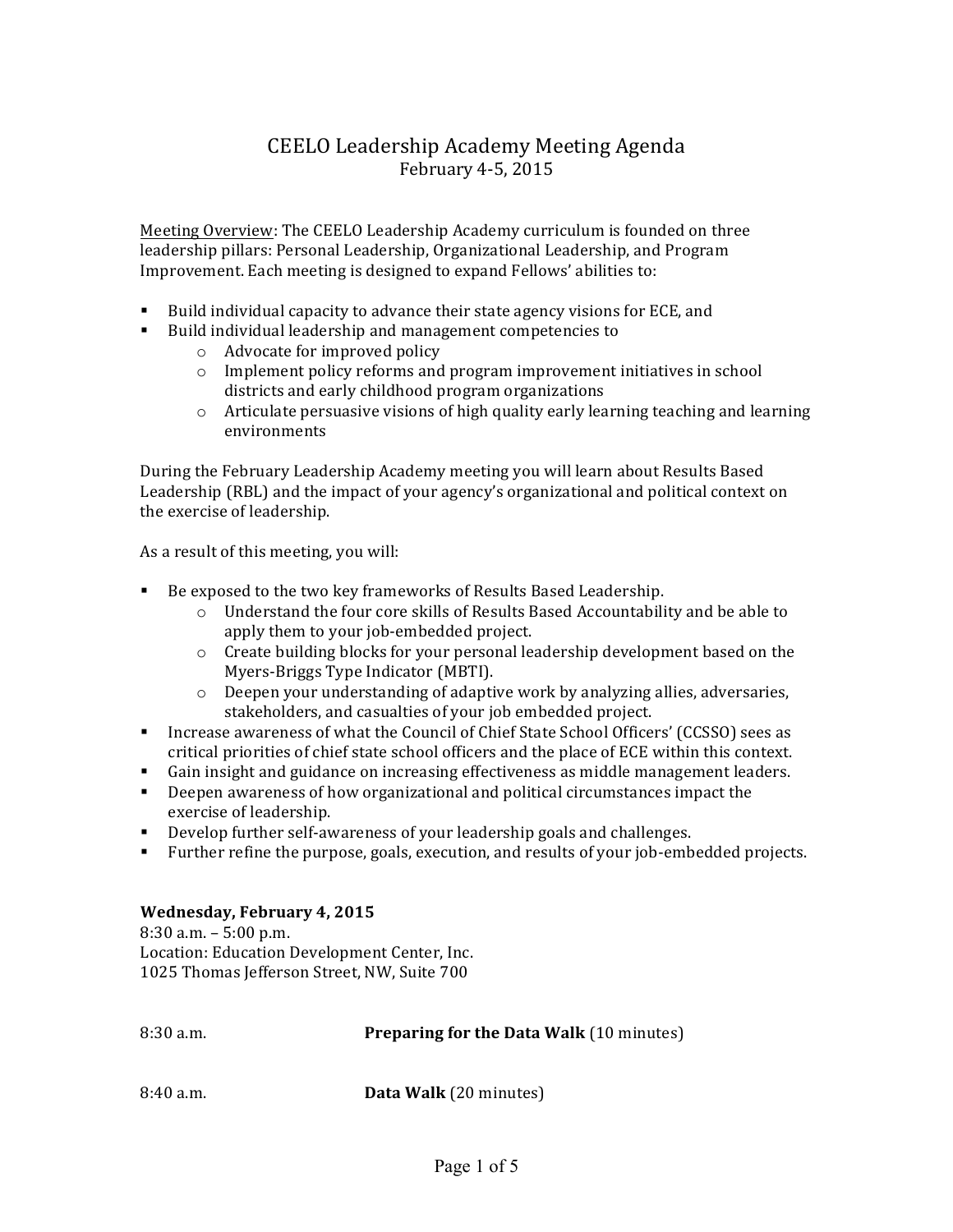| $9:00$ a.m.  | <b>Welcome and Introductions (30 minutes)</b>                                                                                           |
|--------------|-----------------------------------------------------------------------------------------------------------------------------------------|
|              | *Lori Tadros-Connors & Jana Martella, CEELO Co-Directors                                                                                |
|              | *Stacie Goffin, Facilitator<br><b>Goffin Strategy Group</b>                                                                             |
|              | *Jennifer Gross, Guest Faculty<br>Senior Associate, Leadership Development, Annie E. Casey<br>Foundation                                |
|              | *Angela Hendrix Terry, Guest Faculty<br>Robert F. Wagner Graduate School of Public Service &<br><b>Independent Consultant</b>           |
| $9:30$ a.m.  | <b>Overview of the Day and Theory of Aligned</b><br><b>Contributions</b> (15 minutes)                                                   |
|              | Angela Hendrix Terry, Guest Faculty [and going forward,<br>with assistance of Jennifer Gross]                                           |
| $9:45$ a.m.  | <b>Starting with the End: Results in the Center (45 minutes)</b>                                                                        |
| 10:30 a.m.   | <b>BREAK</b> (15 minutes)                                                                                                               |
| 10:45 a.m.   | Applying the Core Skills of Results Based Accountability<br>(RBA) (90 minutes)                                                          |
| $12:15$ p.m. | LUNCH (1 hour)                                                                                                                          |
| $1:15$ p.m.  | Introduction to Person, Role, System Frame (PRS) &<br><b>Concept of Boundary of Authority, Role, and Task</b><br>$(B/ART)$ (30 minutes) |
| $1:45$ p.m.  | Self-Awareness: Myers-Briggs as a Window Into Self<br>(1 hour)                                                                          |
| $2:45$ p.m.  | <b>BREAK</b> (15 minutes)                                                                                                               |

All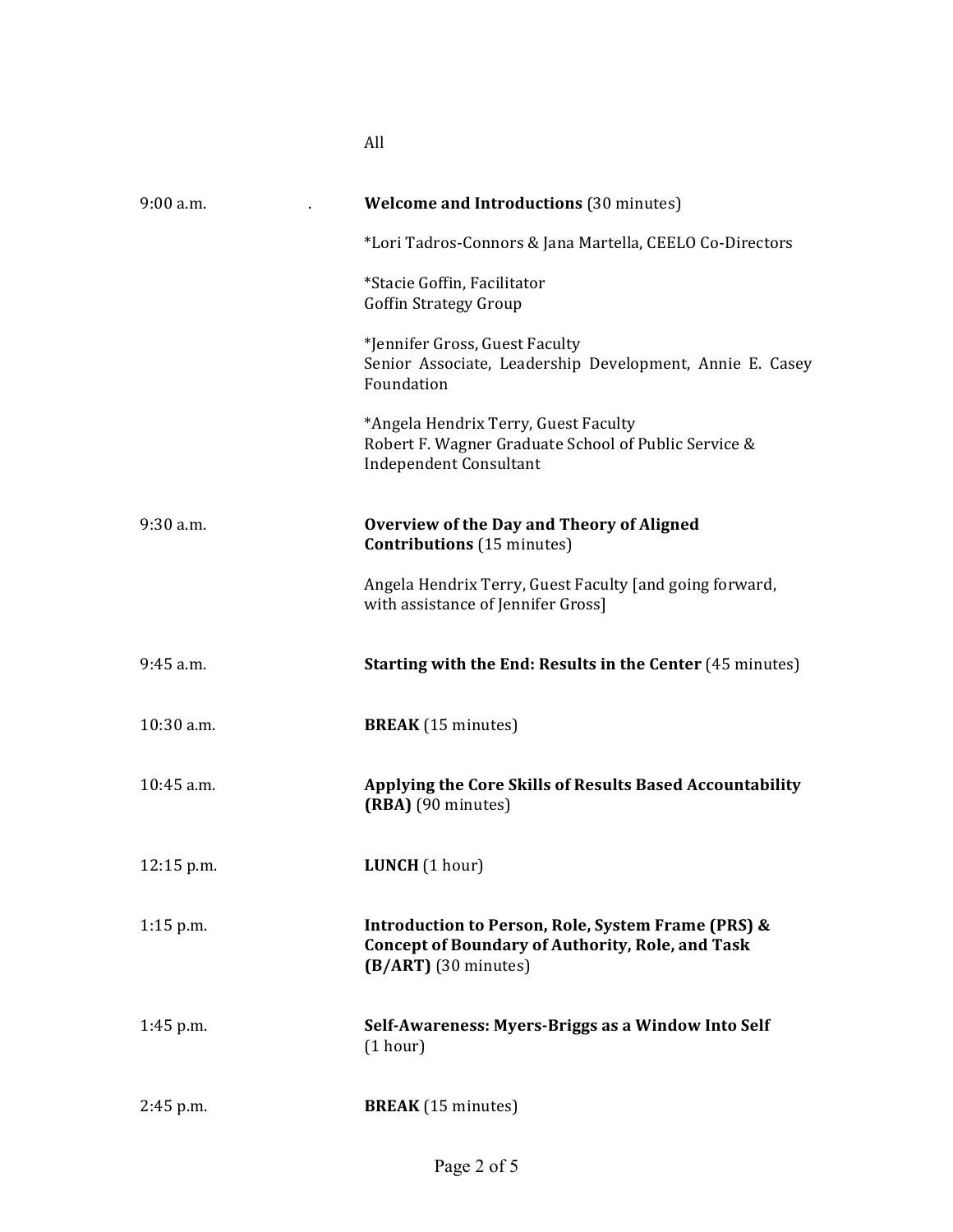| $3:00$ p.m.                                                                                                                                            | <b>Adaptive Leadership and Strategy Development: Acting</b><br>Politically (1 hour, 15 minutes)             |  |
|--------------------------------------------------------------------------------------------------------------------------------------------------------|-------------------------------------------------------------------------------------------------------------|--|
| $4:15$ p.m.                                                                                                                                            | Check-Out (30 minutes)                                                                                      |  |
| $4:45$ p.m.                                                                                                                                            | <b>Closing</b> (15 minutes)                                                                                 |  |
|                                                                                                                                                        | Lori Connors-Tadros & Jana Martella                                                                         |  |
| 5:00 p.m.                                                                                                                                              | Adjournment                                                                                                 |  |
| Thursday, February 5, 2015<br>$8:30$ a.m. $-4:00$ p.m.<br>Location: Council of Chief State School Officers<br>One Massachusetts Avenue, NW · Suite 700 |                                                                                                             |  |
| 8:30 p.m.                                                                                                                                              | <b>Welcome</b> (5 minutes)<br>Lori Connors-Tadros & Jana Martella, CEELO Co-Directors                       |  |
| $8:35$ a.m.                                                                                                                                            | <b>Overview of the Day</b> (5 minutes)                                                                      |  |
|                                                                                                                                                        | Stacie Goffin, Facilitator                                                                                  |  |
| 8:40 p.m.                                                                                                                                              | Debrief on RBL (20 minutes]                                                                                 |  |
|                                                                                                                                                        | Whole Group Interaction                                                                                     |  |
| $9:00$ a.m.                                                                                                                                            | <b>State Education Agencies as Organizational Contexts for</b><br><b>Exercising Leadership (40 minutes)</b> |  |
|                                                                                                                                                        | Introductions: Tom Shultz, Program Director, Standards,<br>Assessment, and Accountability                   |  |
|                                                                                                                                                        | *Chris Minnich, Executive Director, Council of Chief State<br>School Officers                               |  |
|                                                                                                                                                        | *Carissa Miller, Deputy Executive Director, Council of Chief<br><b>State School Officers</b>                |  |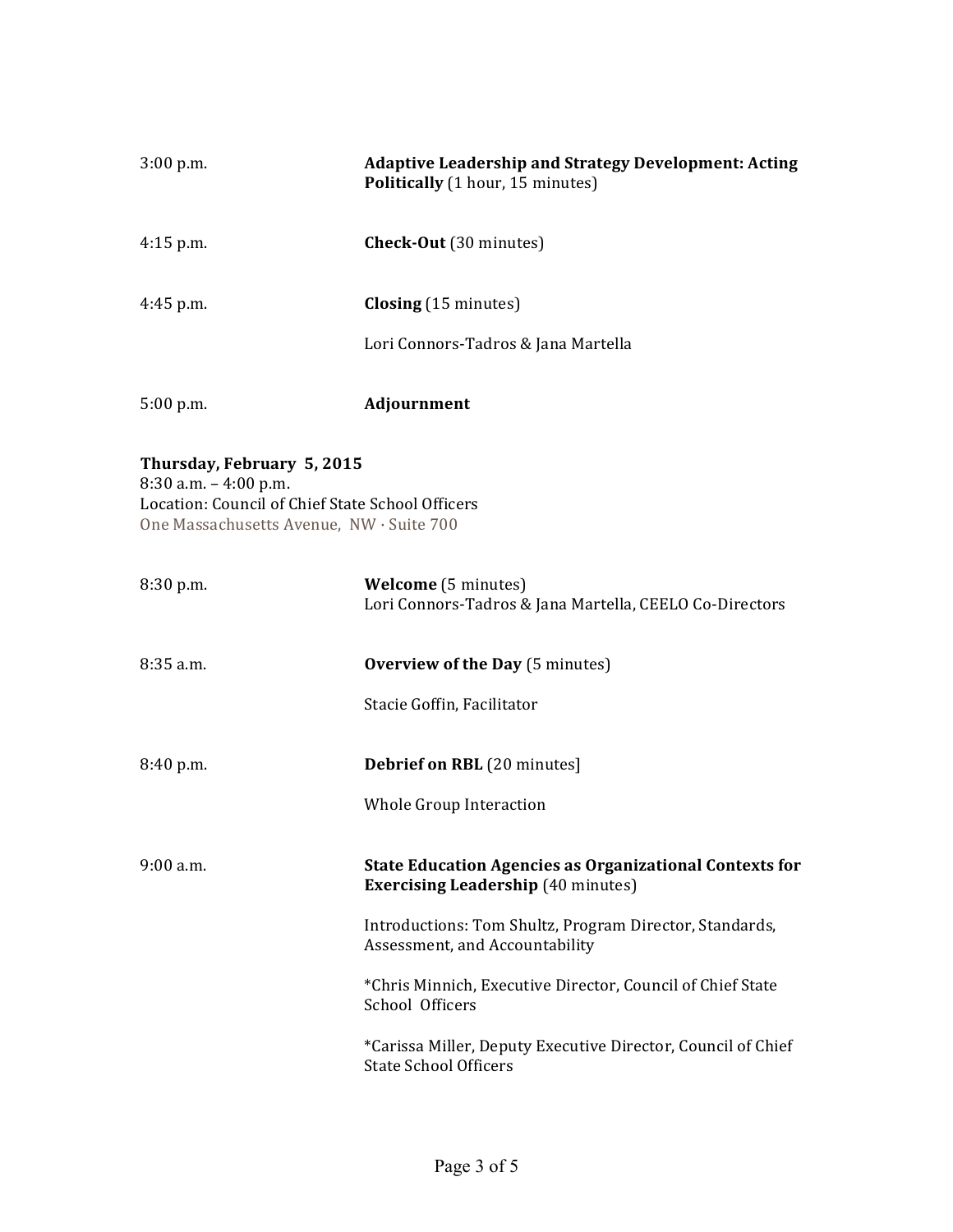| $9:40$ a.m.  | <b>BREAK</b> (15 minutes)                                                                                                           |
|--------------|-------------------------------------------------------------------------------------------------------------------------------------|
| 9:55 a.m.    | Applying What's Being Learned to Your Job-Embedded<br>Projects (15 minutes)                                                         |
| 10:10 a.m.   | <b>One-on-One Project Consultation (1 hour)</b>                                                                                     |
| $11:10$ a.m. | How are accountability metrics driving your work?<br>(30 minutes)                                                                   |
|              | <b>Whole Group</b>                                                                                                                  |
|              | Facilitators: Lori Connors-Tadros & Jana Martella                                                                                   |
| 11:40 a.m.   | LUNCH (1 hour)                                                                                                                      |
| 12:40 p.m.   | <b>Change Leadership</b> (2 hours)                                                                                                  |
|              | Introductions: Lori (of Dean) and Jana (of Rolf)                                                                                    |
|              | Dean H. Nafziger, Director<br>Building State Capacity and Productivity Center at Edvance<br>Research                                |
|              | Rolf Grafwallner, Assistant State Superintendent<br>Division of Early Childhood Development, MD State<br>Department of Education    |
|              | Jan Hume, Respondent, Assistant Director<br>Alabama Department of Children's Affairs                                                |
| $2:45$ p.m.  | Discussion on a "problem of practice" or "leading edge"<br>leadership question for SEA/ELAs (20 minutes)                            |
|              | Jan Hume, Respondent, Assistant Director<br>Alabama Department of Children's Affairs                                                |
|              | Jessica Gillard, Manager, Race to the Top - Early Learning<br>Challenge, Office of Great Start, Michigan Department of<br>Education |